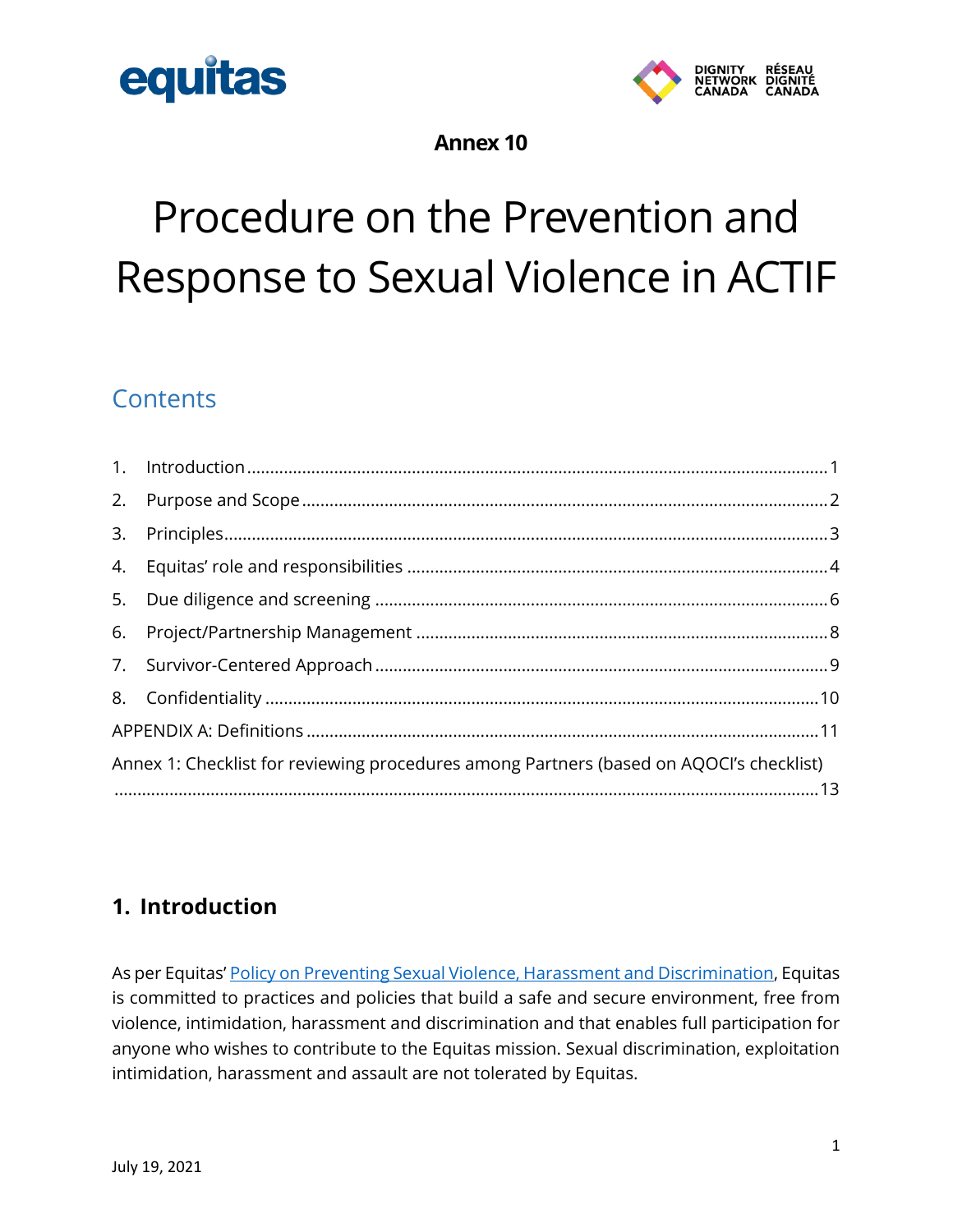

In its Policy, Equitas commits to ensuring that appropriate procedures and mechanisms are in place to prevent and respond in a transparent and accountable manner to any incidents of sexual violence, exploitation, harassment and discrimination which may involve Equitas employees and/or programs. At this time, Equitas' Policy does not include a procedure to respond to past allegations or reports of sexual misconduct among Canadian and Southern applicants to ACTIF, nor how to respond to incidents that involve partners.

Recipients of funding from Global Affairs Canada are required to have appropriate policies or procedures in place for the prevention and response to sexual exploitation and abuse [\(see GAC website\).](https://www.international.gc.ca/world-monde/issues_development-enjeux_developpement/sexual_exploitation-exploitation_sexuels/index.aspx?lang=eng) Furthermore, they require of ACTIF a rigorous due-diligence screening processes of Canadian and Southern Partners relating to sexual exploitation and abuse.

This procedure's objective is to outline how Equitas can prevent and address sexual violence among applicants and partners, from a due diligence process, to orientation, training and response. Knowing that "Organizations feel more confident reporting safeguarding incidents when funders have clear protocols and procedures in place" (Funder Approaches to [Safeguarding,](https://globalfundforchildren.org/wp-content/uploads/2021/06/FSC-Funder-Approaches-to-Safeguarding-Summary-June-2021.pdf) Funder Safeguarding Collaborative), this procedure is also an important guide for partners and applicants.

This proposed procedure is informed by multiple conversations and reviews of policies of a variety of funds and foundations. In general, the organizations consulted did not have formal policies relating to applicants. In the majority of cases, dialogue with applicants and partners was the favoured approach. The ACTIF Advisory Committee members, building from their collective experience at MamaCash, Foundation for a Just Society and Astrea Lesbian Foundation for Justice, felt quite strongly that allowances must be made for an organization to rehabilitate itself. This was echoed during a meeting with the Equitas Program Steering Committee, where there was a strong consensus that the organization nor the populations it serves should be automatically penalized if an incident of sexual violence is declared or discovered in an organization.

## <span id="page-1-0"></span>**2. Purpose and Scope**

This Procedure on the Prevention and Response to Sexual Violence is designed to ensure appropriate procedures and mechanisms are in place to respond to incidents, cases, and allegations concerning sexual violence, exploitation, harassment, discrimination and abuse in connection with projects applying or funded through the Act Together for Inclusion Fund. Particularly, the Procedure is intended to assist organizations who have applied for funding or who are ACTIF partners to understand the policies and procedures around the due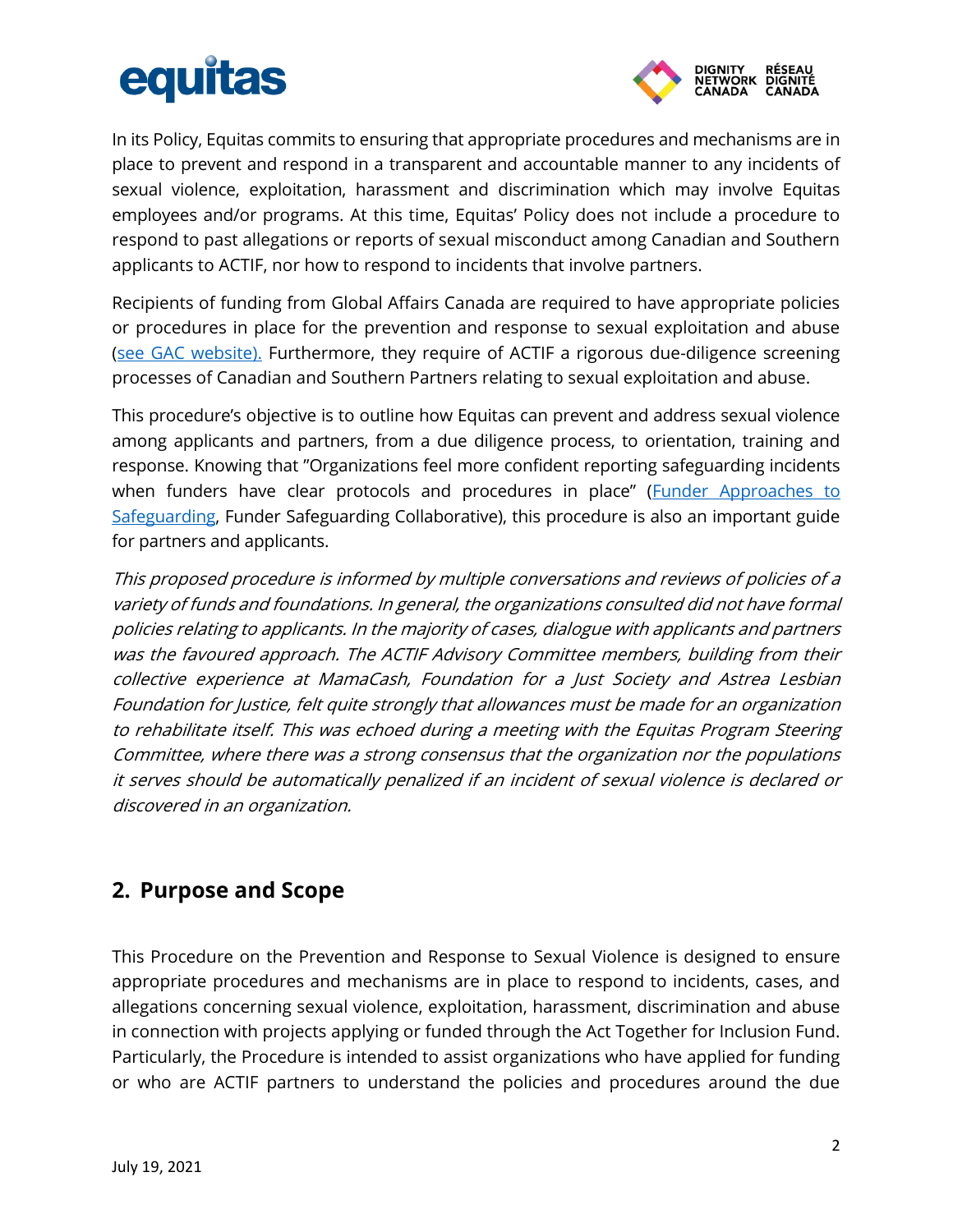

diligence screening process and the general response and consequence in connection with such incidents.

This Procedure is implemented as a supplement to, and not as a replacement for, the laws that govern such incidents, cases, and allegations concerning sexual violence, exploitation, harassment, discrimination, and abuse including but not limited to the *Criminal Code* (Canada) and any other equivalent legislation in the country of the organizations who has applied for funding. This Procedure shall at all times comply with such applicable laws, regulations, and guidelines. This Procedure is also subject to the Contribution Agreement dated May 27<sup>th</sup>, 2020 between Equitas – International Centre for Human Rights Education and the Department of Foreign Affairs Trade and Development.

## <span id="page-2-0"></span>**3. Principles**

In conducting its due diligence, monitoring and project management, Equitas shall adhere to the following principles, values and commitments:

- 1. **A commitment to the values of DO NO HARM** and to establishing working environments free from sexual violence, exploitation, harassment and discrimination. As such, the ACTIF Team will conduct its inquiries and make recommendations with the view to ensuring that organizations that are perpetuating a culture of violence and impunity do not receive project funding. ACTIF is committed safeguarding and preventing further harm to survivors or victims of sexual violence.
- 2. **A commitment to the health and safety of employees, volunteers, partners and participants.** As such, in the case of sexual abuse and exploitation, Equitas shall adopt an intersectional and survivor centered approach and shall take all appropriate steps as outlined in the Equitas' Policy to prevent and respond to sexual violence, through a survivor centered approach.
- 3. **A recognition that all organizations are at risk of incidents of sexual violence**. Neither an organization, nor the populations it serves should be automatically penalized if an incident of sexual violence is unearthed or occurs in an organization. The actions of one employee should not condemn an organization. As such, where an incident, case or allegation exists, the ACTIF Team will give applicants an partners the opportunity to provide its reasoning and evidence of appropriate preventative and corrective measures put in place following the incident.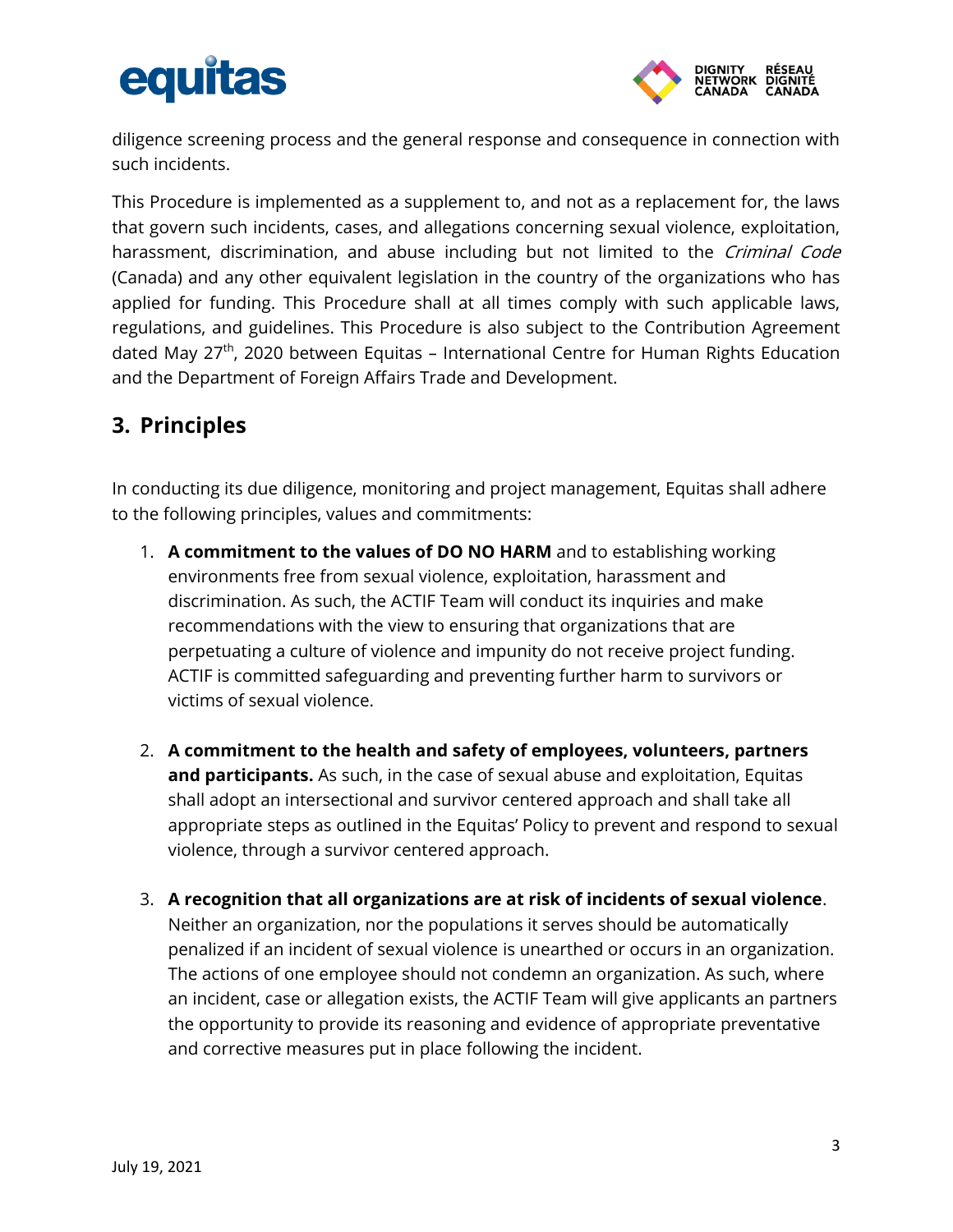

4. **A recognition that an approach based on trust, learning and improving practice is necessary to preventing and responding to sexual violence in our sector**. The inherent power imbalance within the funding relationship means that applicants and partners may fear that reporting safeguarding incidents will result in funding being withdrawn, or feel compelled to comply with funder requirements. This undermines local ownership and perpetuates the perception of safeguarding as a compliance issue driven by funders (**Funder Approaches to Safeguarding**, Funder Safeguarding Collaborative). ACTIF will strive to develop relationships of trust with partners and will focus on an approach based on learning and improving practice.

Equitas also recognizes that there are campaigns waged against LGBTQ2I organizations to discredit them in the mainstream media or on the internet. As such, the ACTIF Team will communicate openly with applicants and partners about alleged incidents, cases, and allegations and inquiry process and results, while protecting the confidentiality of survivors.

There are also real reputational risks for DNC and Equitas should the media uncover that ACTIF is funding an organization with a known reputation of sexual violence, that could endanger advocacy efforts for increasing funding for international LGBTQ2I solidarity work.

Finally, Equitas is committed to learning from each case, and revising this policy based on the insights provided by the Project Selection Team, Advisory, project partners and the experiences of the ACTIF team.

## <span id="page-3-0"></span>**4. Equitas' role and responsibilities**

The ACTIF Team is responsible for conducting due diligence and responding to incidents, cases, and allegations concerning sexual violence, exploitation, harassment, discrimination, and abuse by applicants and partners funded through ACTIF, including by its members, directors, officers, employees and other agents.

For greater clarity, incidents, cases and allegations of sexual violence, exploitation, harassment, discrimination, and abuse, as defined in Equitas' Policy on Preventing Sexual Violence, Harassment and Discrimination, are also included in an annexe below.

#### **A note on the differences between sexual exploitation and sex work**

A number of LGBTQ2I organizations around the world support the rights or provide services to sex workers. Trans sex workers are amongst the most marginalised and vulnerable sex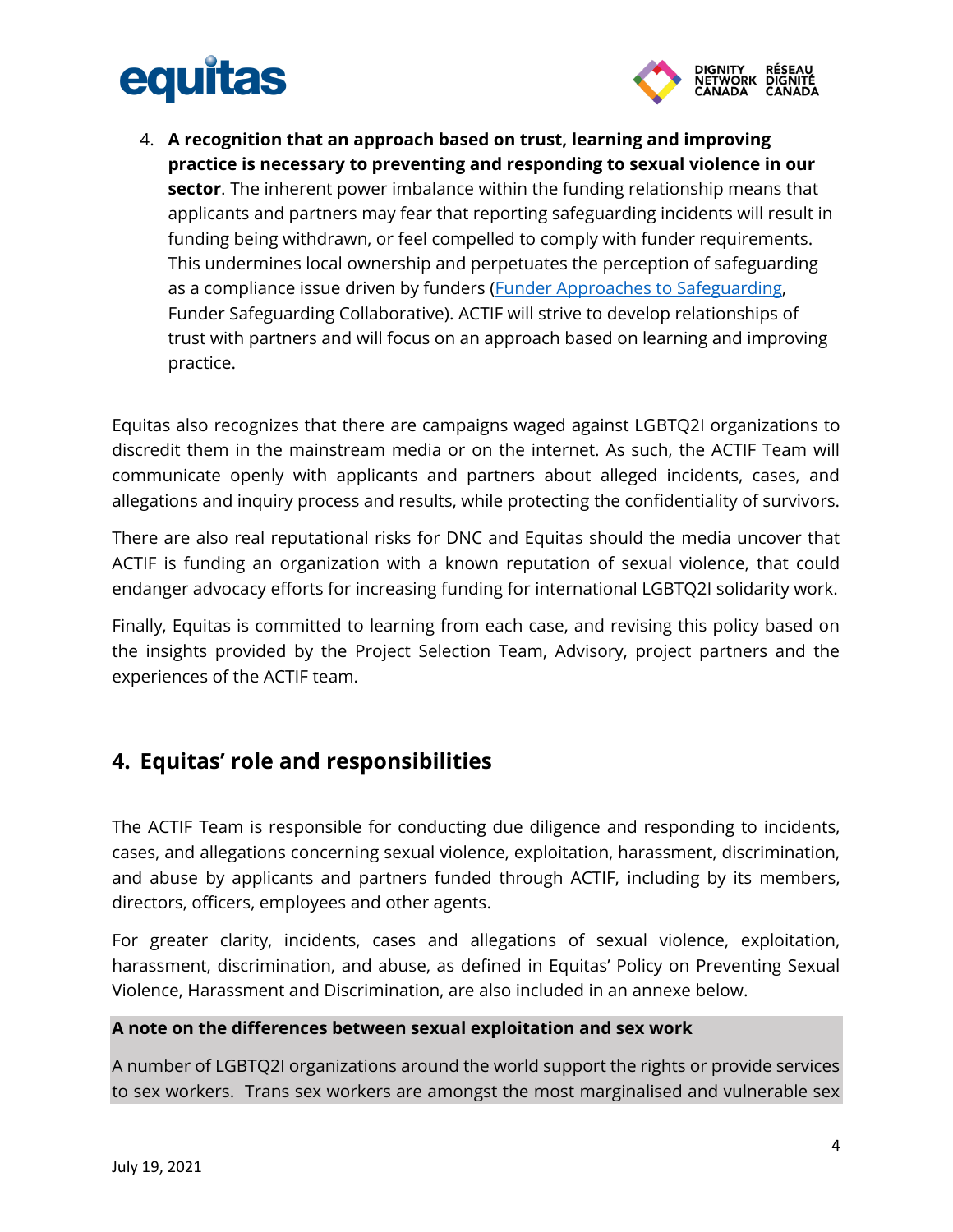

workers due to widespread social stigmatisation attributable, in general, to transphobic prejudice in almost all countries [\(Global Network of Sex Work Projects\)](https://www.nswp.org/sites/nswp.org/files/Trans%20SWs.pdf). It is important in the context of ACTIF, that this policy not conflate sex work with 'sexual exploitation' (NWSP, [Sex](https://www.nswp.org/sites/nswp.org/files/briefing_note_sex_work_is_not_sexual_exploitation_nswp_-_2019_0.pdf)  [work is not sexual exploitation\)](https://www.nswp.org/sites/nswp.org/files/briefing_note_sex_work_is_not_sexual_exploitation_nswp_-_2019_0.pdf) which can increase the stigma and discrimination they experience. Further, policies seeking to prevent sexual exploitation and abuse can inadvertently prevent funding to organizations, such as the Red Umbrella Fund, that support sex workers.

Sex work is work. Sex workers include women, men, transgender and non binary adults (over 18 years of age) who receive money or goods in exchange for sexual services, either regularly or occasionally. It is important to note that sex work is consensual sex between adults" (NWSP, [Sex work is not sexual exploitation\).](https://www.nswp.org/sites/nswp.org/files/briefing_note_sex_work_is_not_sexual_exploitation_nswp_-_2019_0.pdf)

However, sex workers can also be victims or survivors of sexual violence. Partners engaged in an ACTIF funded project cannot solicit services from sex workers. The relation of power between an organisation and the community it serves compromises any notion of consent.

The ACTIF Team shall make an initial determination on appropriate steps in connection with an incident, case and allegation of sexual violence, exploitation, harassment, discrimination, and abuse by an applicant or partner. In the case of applicants, the team will share the results of the due diligence process with the Project Selection Committee. In the case of partners, the ACTIF Team will consult Equitas' Director of Programs and Executive Director.

In carrying out their role with applicants, the ACTIF Team shall be responsible to:

- Develop and oversee initial and ongoing due diligence and screening of applicants relating to incidents, cases, and allegations concerning sexual violence, exploitation, harassment, discrimination, and abuse;
- Where an incident, case or allegation concerning applicants is declared, reported or discovered, the ACTIF team will follow up with applicants (Canadian and Southern Organisations) for more information on the incident as well as what preventative, corrective or disciplinary measure have been implemented or developed, and share this information with the Project Selection Committee for review;
- Review and ensure the applicants have adequate and appropriate policies, internal controls and procedures in place in connection with the prevention and response to sexual violence, exploitation, harassment, discrimination, and abuse that are consistent with this procedure and the Equitas Policy on Preventing Sexual Violence, Harassment and Discrimination, and that meet the relevant qualifications set forth in the Contribution Agreement and/or ensure the Applicant implement this procedure and Equitas' Policy as their own.

In carrying out their role with partners, the ACTIF Team shall be responsible to: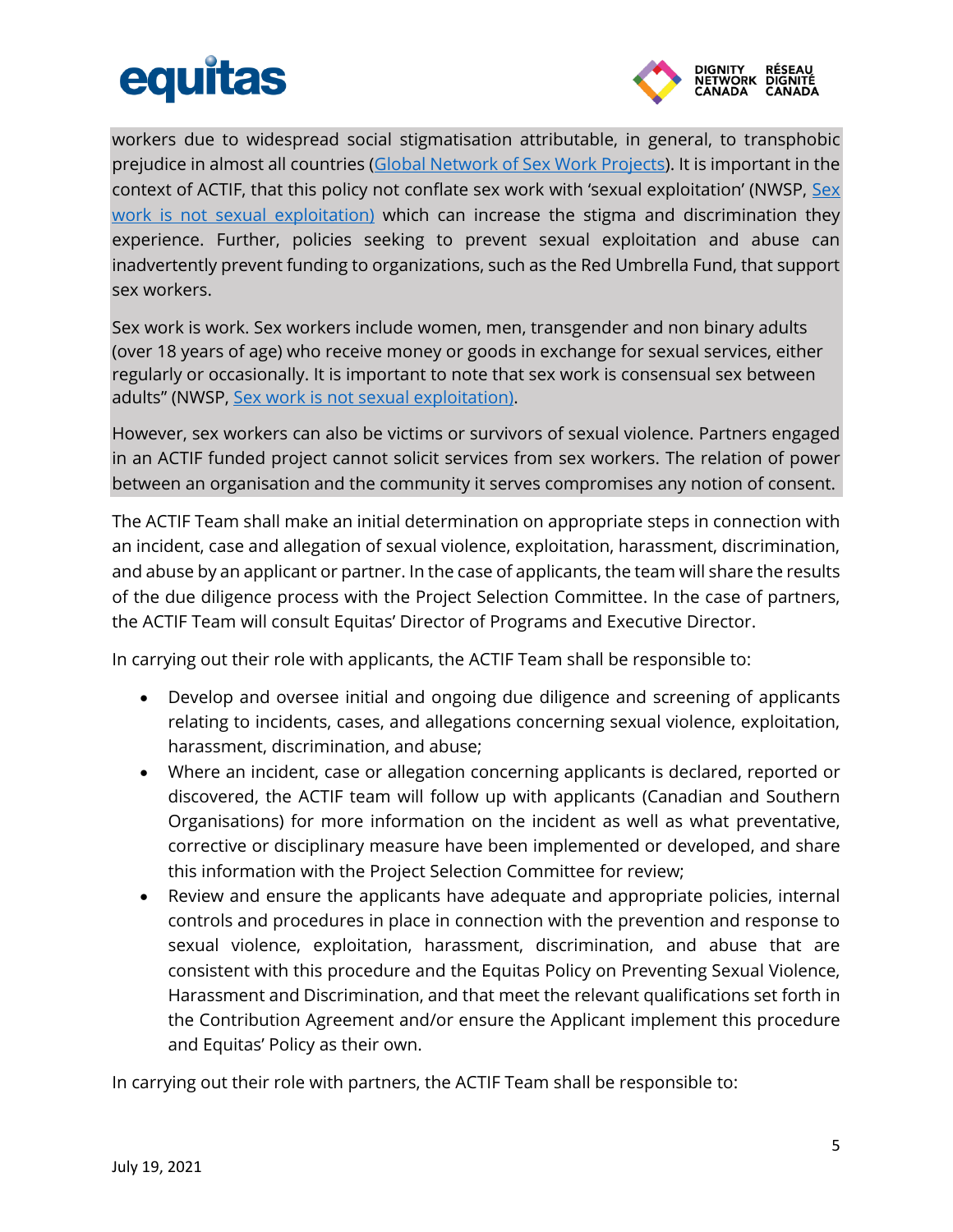

- Provide an orientation on Equitas' policy and this procedure, training on the prevention and response to sexual violence;
- Provide training and resources on the prevention and response to sexual violence;
- Develop a relationship of trust with partners, so that they feel comfortable disclosing incidents to Equitas. Equitas will support partners in prevention and response of sexual violence.

## <span id="page-5-0"></span>**5. Due diligence and screening**

#### **Responsibility of Canadian and Southern Partners**

First, it is the responsibility of Canadian and Southern partners to have undertaken their own due diligence process prior to deciding to partner with the other organizations. It is also their responsibility to declare incidents of sexual violence to ACTIF.

#### **Responsibility of Equitas**

In applying to ACTIF, Southern and Canadian partners will be asked to submit a completed application form, which includes a declaration of incidents of sexual violence, along with two references, and all other supporting documentation as outlined in the application form. Declaring an incident of sexual violence does not preclude organizations from receiving funding, but failure to declare incidents will result in immediate disqualification. Canadian and Southern partners are also asked to provide a copy of their organizational policy on sexual violence, or to sign on to Equitas' if they do not have one.

The ACTIF Team will review the application, references and supporting documentation. As part of its general due diligence process, the ACTIF team will check organizations against appropriate terrorist lists, perform a key word search with internet and news sources in connection with applicants and will contact the two references.

Upon completion of its due diligence, where the ACTIF Team determines that no incidents, cases, and allegations concerning sexual violence, exploitation, harassment, discrimination, and abuse exists, applications are cleared for the next step in the project selection process.

If the ACTIF Team determines that an incident, case, and allegation concerning sexual violence, exploitation, harassment, discrimination, and abuse may exist, the ACTIF Team will reach out to the applicants directly to ask for additional information on the incident and policies or procedures that are in place. A checklist tool based on AQOCI's organizational checklist will facilitate the review of the documents (See annex 1). Policies and procedures to be reviewed can include: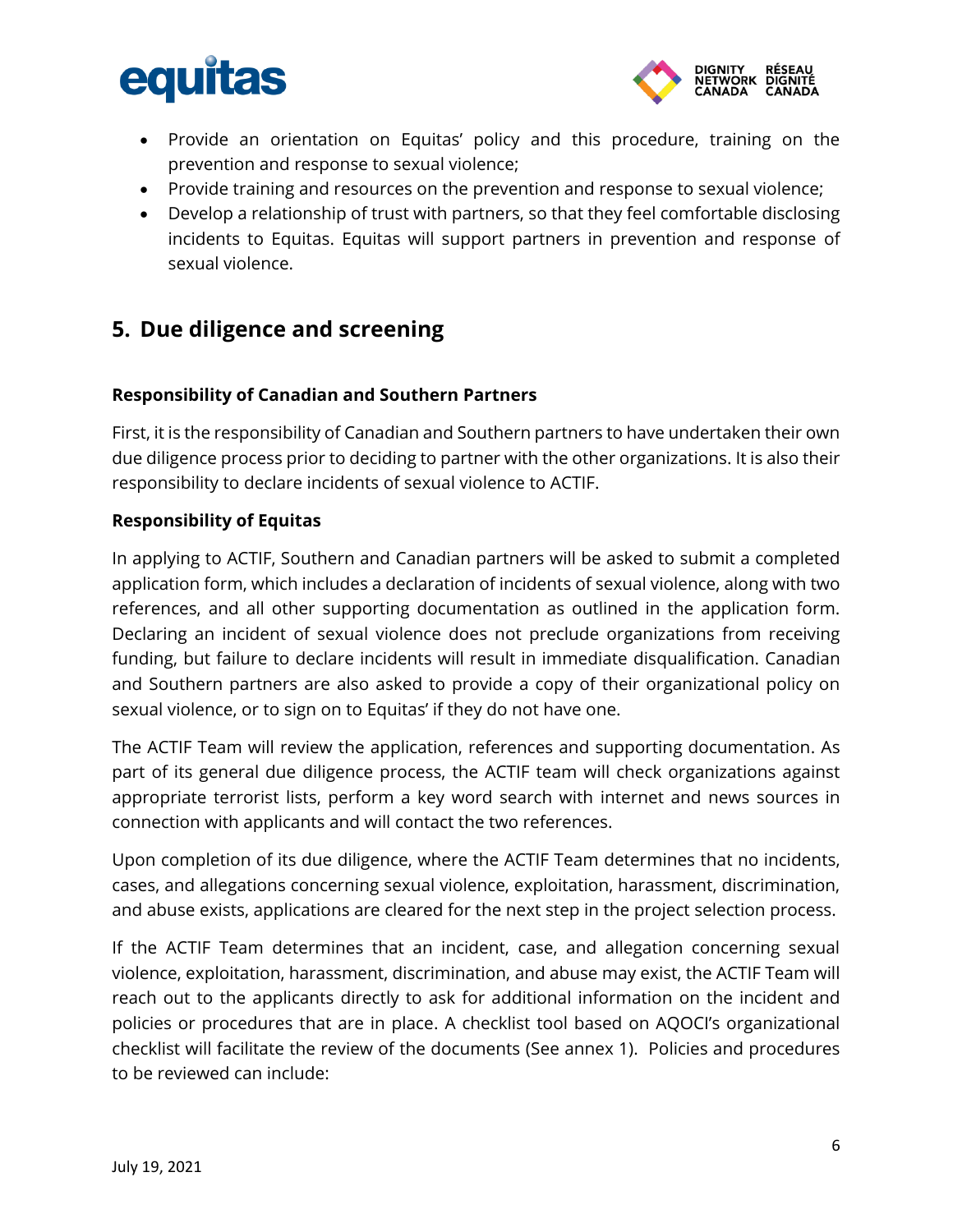

- The procedure and disciplinary action undertaken
- Approach to protect and accompany victims or survivors of violence
- Whether a policy, procedure or code of conduct has been adopted or revised
- Training for staff

As ACTIF is working with partnerships, all project partners, Canadian and Southern, shall also be informed of the incidents revealed in the due diligence process.

Upon completion of the due diligence process and reception of additional information from the applicant, the ACTIF Team will:

- Communicate its findings to the Project Selection Committee, who will make final funding decisions; or
- If the Project Selection Committee cannot make a determination based on the information provided, they will refer the investigation to a sub-committee of the Advisory Committee or co-chairs. If no consensus is reached, decision goes back to Fund Director and DNC Director.
- ACTIF can also ask for up to five additional references from funders and local LGBTQ2I organisations (Recommendations from MamaCash, Astrea Lesbian Foundation for Justice and Foundation for a Just Society), as an added due diligence and risk mitigation procedure.

An adaptation of this procedure is required should a survivor of sexual violence come forward with a complaint against an applicant, whereas:

- The individual will be responded to according to a survivor centered and trauma informed approach. (See section 6)
- Incident details in this case will not be shared with the ACTIF team, but will be kept confidential as per Equitas' policy. The ACTIF Fund Director will inform the Executive Director of Equitas that a complaint has made against an applicant, while maintaining the confidentiality of details concerning the survivor. The Survivor's written statement can also be shared with the Executive Director, with the survivor's consent. These are the only two people who will have access to this information.
- The survivor's information will also be kept confidential from Canadian and Southern organizations. They will only be made aware that a complaint has been made against them.
- This procedure will be shared with the survivor so that they are aware of the process that will be undertaken. Equitas will act according to principles guiding this policy (see section 5) with the view to ensuring that organizations that are perpetuating a culture of violence and impunity do not receive project funding.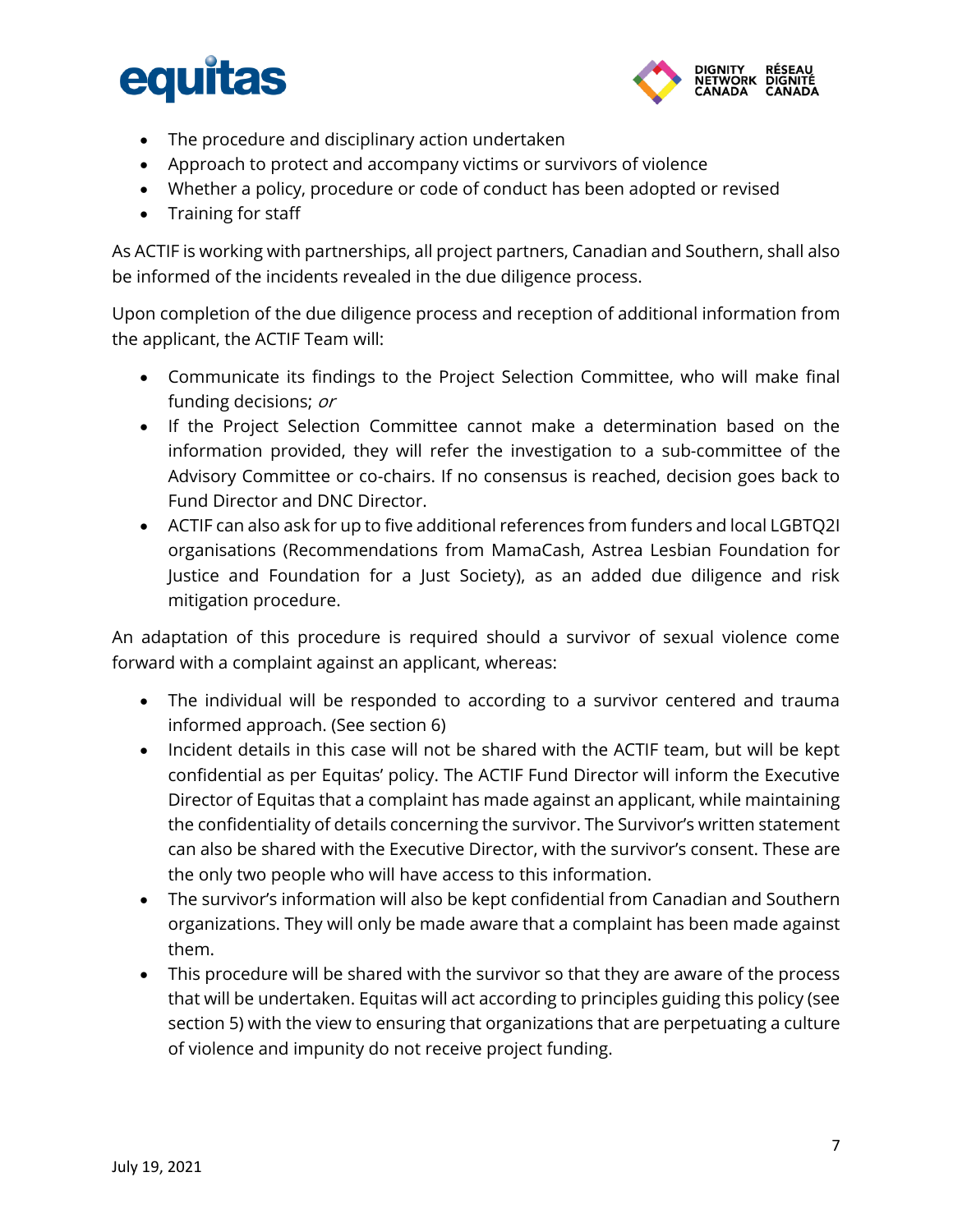

As a general rule, the onus is on the applicant to demonstrate that it is committed to practices and policies that build a safe and secure environment, free from sexual violence, exploitation, harassment, discrimination, and abuse.

## <span id="page-7-0"></span>**6. Project/Partnership Management**

ACTIF Canadian and international partner organizations will adhere to Equitas' Policy on Preventing Sexual Violence, Harassment and Discrimination. Equitas' policy will be added as an annex to the contract with all ACTIF partners and all contracts include an article on the prevention of sexual violence.

The ACTIF team will monitor partners and funded projects, and is responsible to:

- Ensure all partners sign-on to Equitas' Policy on Preventing Sexual Violence, Harassment and Discrimination.
- Organize an orientation webinar on Equitas' policy with new partners, to ensure adequate understanding of their responsibilities and obligations when they agree to sign on to said policy.
- Organize educational training and awareness programs on the prevention of and response to sexual violence for partners, which shall be held within the first six months of executing an agreement between Equitas and the Partners.

Where an incident, case or allegation concerning partners is declared, reported or discovered, the ACTIF team will communicate with partners (Canadian and Southern Organisations) for more information on the incident as well as to provide support so that preventative, corrective or disciplinary measure are implemented or developed, and that the victim or survivor has received adequate support. The ACTIF team will follow the procedure outlined in section 3 to guide the inquiry., including the following steps:

- The complaint or declaration is recorded. The Equitas Policy provides an example of a complaint form which can be used by survivors/victims of violence or bystanders/witnesses. As per the Equitas Policy, the survivor/victim will be provided with a signed copy of the form acknowledging receipt.
- Equitas will be responsible for documenting the incident and all follow-up action. This information will remain confidential.
- The ACTIF team will communicate with partners (Canadian and Southern Organisations) for more information on the incident as well as to provide support so that preventative, corrective or disciplinary measure are implemented or developed, and that the victim or survivor has received adequate support. Care must be taken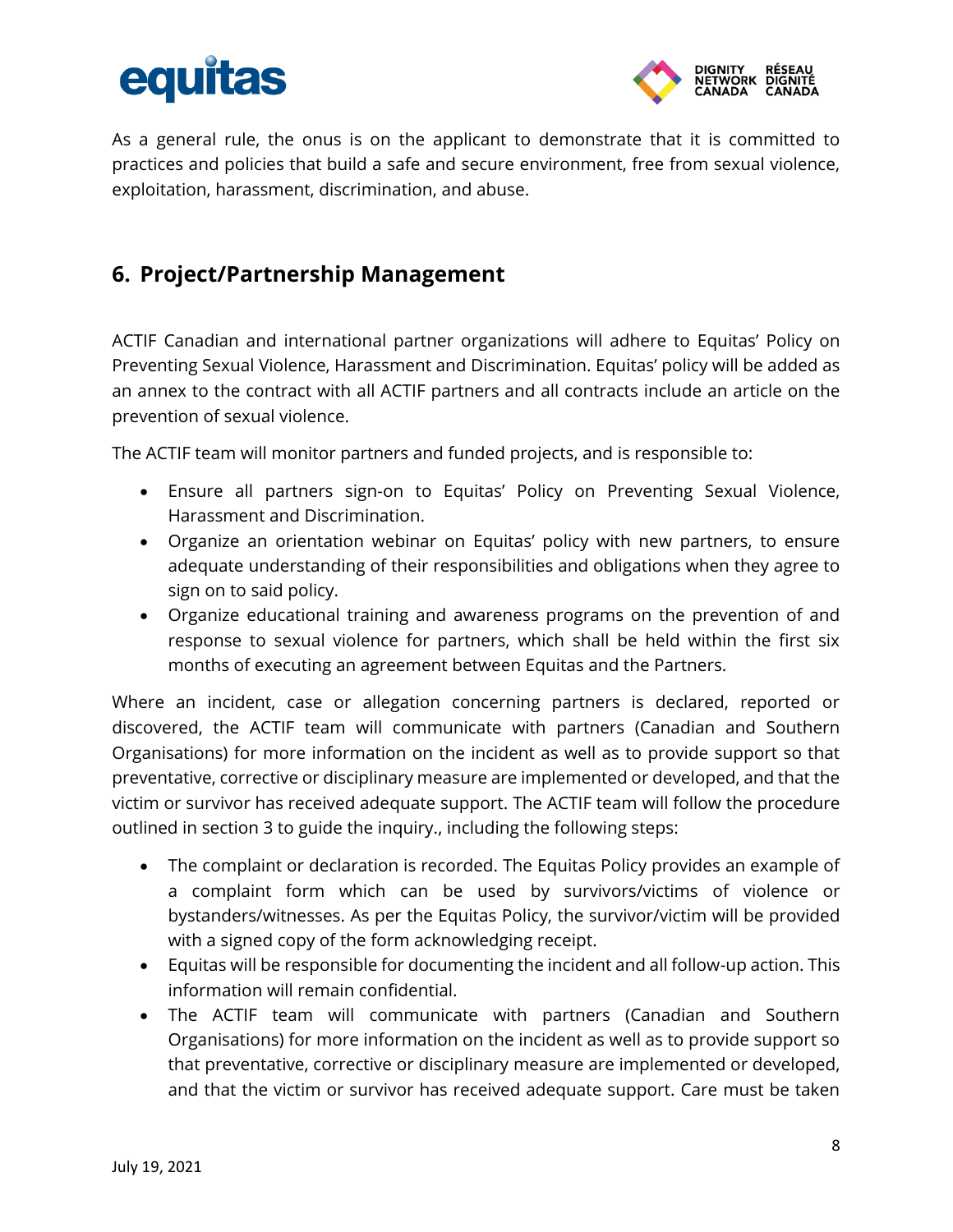



that this disclosure and follow up action does not put the survivor/victim at risk of harm or reprisal.

- As per Equitas' policy, Equitas may decide to try to resolve the matter informally through mediation and consultation with partners, if this approach is acceptable to the victim/survivor and the circumstances warrant. Alternatively, Equitas can appoint an independent investigator.
- The results of this assessment will be shared with Executive Director and Programs Director of Equitas, and the Advisory Committee. The assessment can include recommendations for further action, such as to terminate the Agreement between the partner and Equitas. Equitas will also communicate the results of the assessment process to the victim/survivor.
- Learn from each case, and revise this policy based on the insights provided by Equitas and ACTIF staff and relevant stakeholders.

## <span id="page-8-0"></span>**7. Survivor-Centered Approach**

Equitas is committed to a Survivor-Centered Approach. A Survivor-Centered Approach aims to create a supportive environment and ensure that each survivor is treated with dignity and respect. "Essentially, a survivor-centred approach applies the human rights-based approach to designing and developing programming that ensures that survivors' rights and needs are first and foremost. The survivor has a right to:

- be treated with dignity and respect instead of being exposed to victim-blaming attitudes;
- choose the course of action in dealing with the violence instead of feeling powerless;
- privacy and confidentiality instead of exposure;
- receive comprehensive information to help her make her own decision instead of being told what to do." ([UN Women,](https://www.endvawnow.org/en/articles/652-survivor-centred-approach.html) 2011)

The survivor-centred approach is based on a set of principles and skills designed to guide professionals-- regardless of their role—in their engagement with of survivors. If a survivor was to come forward to disclose an incident against an applicant, Equitas will:

- Ensure the confidentiality of the information provided, as per Equitas' Policy.
- Take or ask for a written statement, and ask consent to share this statement, as asking a survivor to retell their incident of sexual violence can be trauma inducing
- Share with the survivor the steps outlined in this procedure in a transparent manner so that they understand the decision-making process relating to funding the applicant or in responding to partners.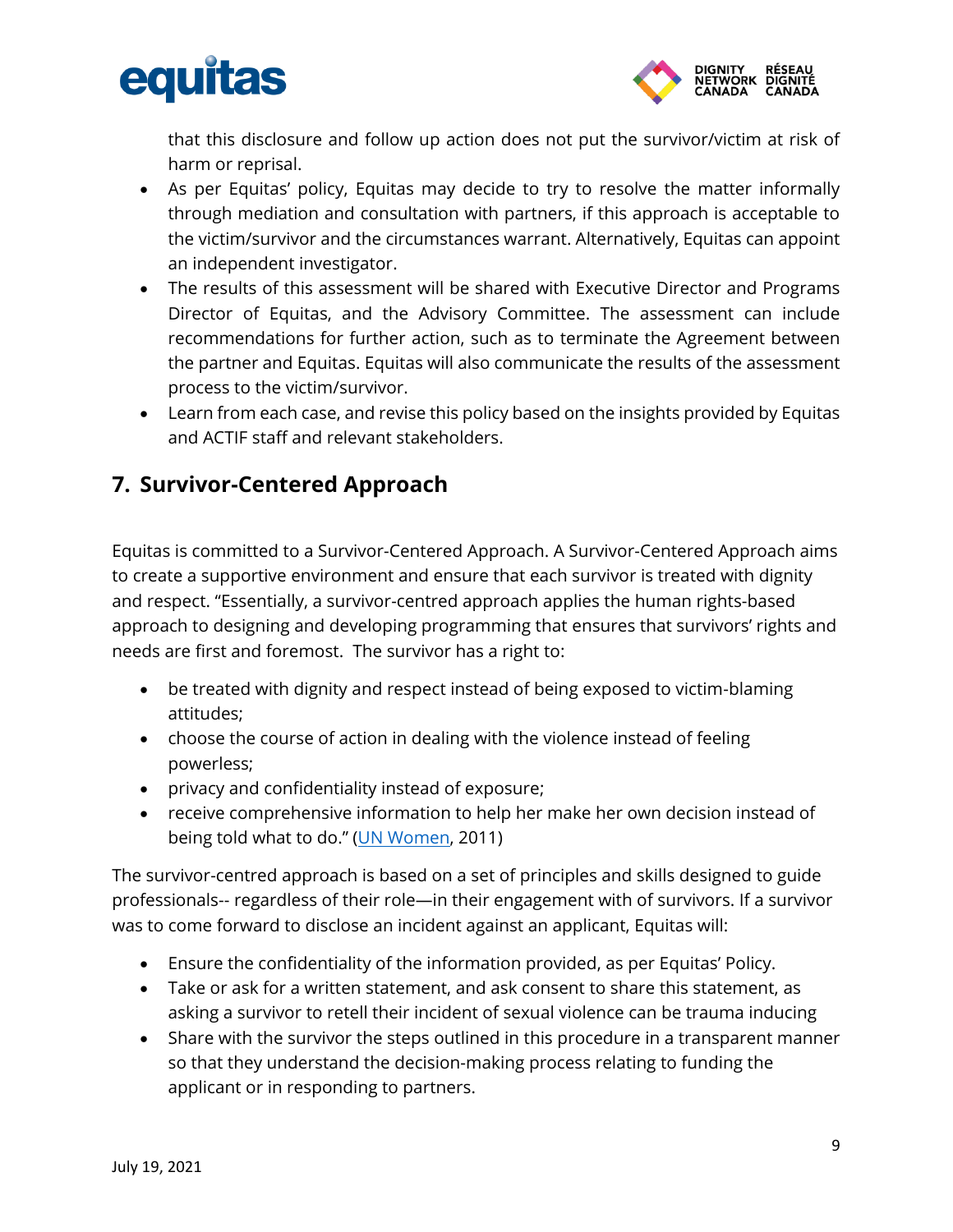



- Indicate resources where the survivor can seek support and to promote the survivor's recovery. Equitas is not a service provider and cannot and should never play this role.
- Follow up with the survivor on the results of the process with the applicant, if they so desire.

[For more information on how to accompany a survivor of sexual violence, please see the](https://www.digna.ca/wp-content/uploads/2020/08/brief_4_-_accompanying_survivors_-_version_finale-1.pdf)  [AQOCI-DIGNA Briefing Paper](https://www.digna.ca/wp-content/uploads/2020/08/brief_4_-_accompanying_survivors_-_version_finale-1.pdf)

### <span id="page-9-0"></span>**8. Confidentiality**

It is the Policy of Equitas to treat all incidents, cases, and allegations concerning sexual violence, exploitation, harassment, discrimination, and abuse in a confidential and sensitive manner. This extends to all complaints brought forth by members, directors, officers, employees and other third parties.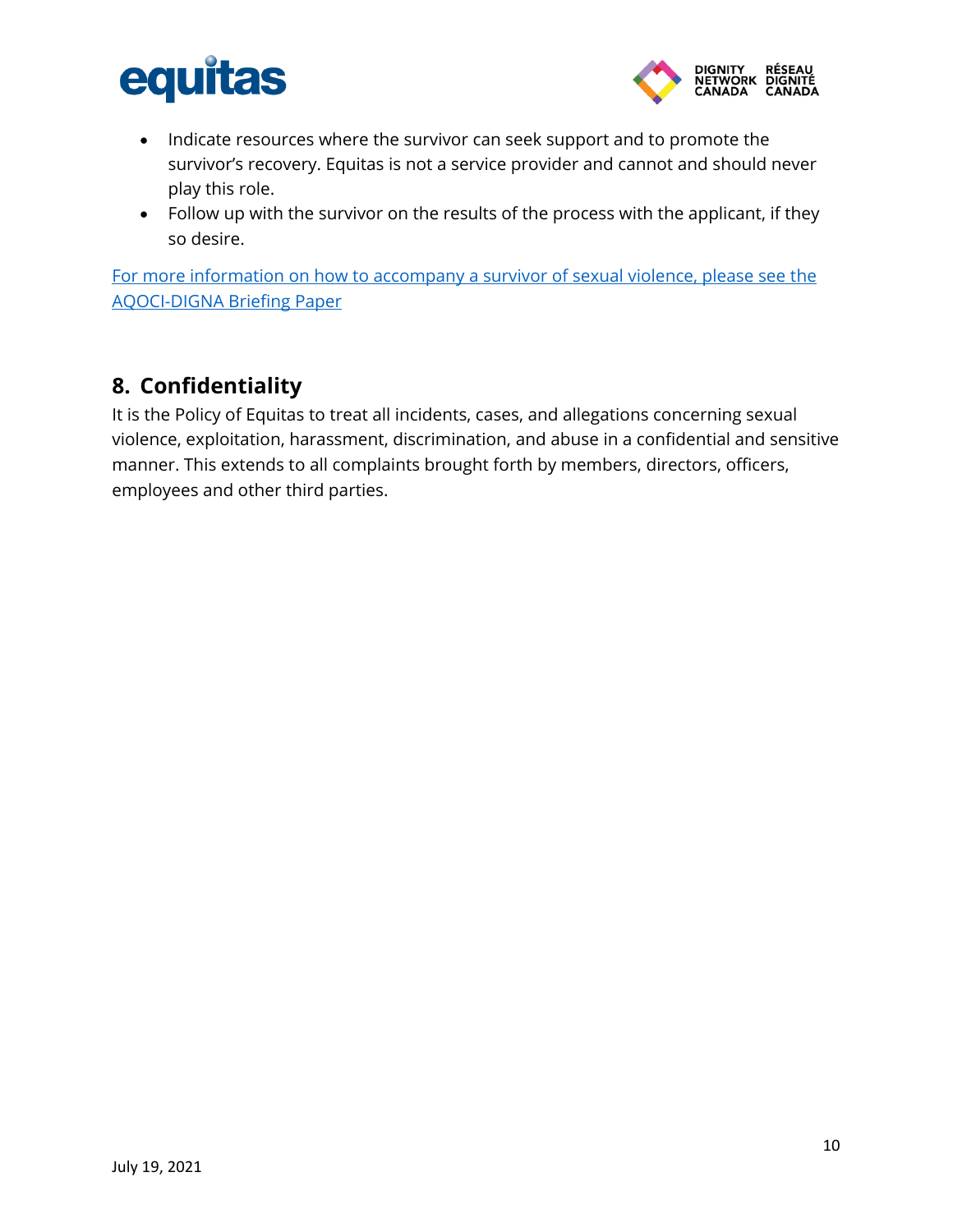



## **Annex 1: Definitions**

<span id="page-10-0"></span>[Note: these terms are reproduced from the Equitas Policy and/or Global Affairs Canada.]

**Discrimination** is any harmful practice or behaviour, whether intentional or not, which has a negative effect on an individual or group targeted because of their race, ancestry, place of origin, religion, language, colour, ethnic origin, citizenship, creed, sex, sexual orientation, gender identity, age, marital status, family status, disability, or other analogous ground.

Sexual abuse, according to [Global Affairs Canada,](https://www.international.gc.ca/world-monde/issues_development-enjeux_developpement/sexual_exploitation-exploitation_sexuels/index.aspx?lang=eng) refers to an actual or threatened physical intrusion of a sexual nature, whether by force or under unequal or coercive conditions. Sexual activity with children (persons under the age of 18) is prohibited regardless of the age of majority or age of consent locally. Not knowing or mistaking the age of a child is not a defense.

**Sexual assault** is any type of unwanted sexual act done by one person to another that violates the sexual integrity of the victim. Sexual assault is characterized by a broad range of behaviours that involve the use of force, threats, or control towards a person, which makes that person feel uncomfortable, distressed, frightened, threatened, carried out in circumstances in which the person has not freely agreed, consented to, or is incapable of consenting to. Sexual Assault is an offence under the Criminal Code of Canada. It can occur between strangers, acquaintances or be perpetrated by someone known to the survivor/victim. It can occur in a dating relationship, between spouses, or in any other relationship.

**Sexual exploitation,** according to [Global Affairs Canada,](https://www.international.gc.ca/world-monde/issues_development-enjeux_developpement/sexual_exploitation-exploitation_sexuels/index.aspx?lang=eng) refers to any actual or attempted abuse of a position of vulnerability, differential power, or trust, for sexual purposes, including, but not limited to, profiting monetarily, socially or politically from the sexual exploitation of another.

**Sexual harassment** is any conduct, comment, gesture or contact of a sexual nature or about a person's gender that is likely to cause offence or humiliation to any employee, prospective employee, intern, volunteer or client. Sexual harassment is also any unwelcome conduct, comment, or gesture that might, on reasonable grounds, be perceived by an employee or prospective employee as placing a condition of a sexual nature on employment or on any opportunity for professional development, training or promotion. The following list provides examples of the sort of behaviours that may constitute sexual harassment or inappropriate gender-related comments and conduct:

- i) offensive gender-related comments about a person's physical characteristics or mannerisms;
- ii) unwelcome physical contact;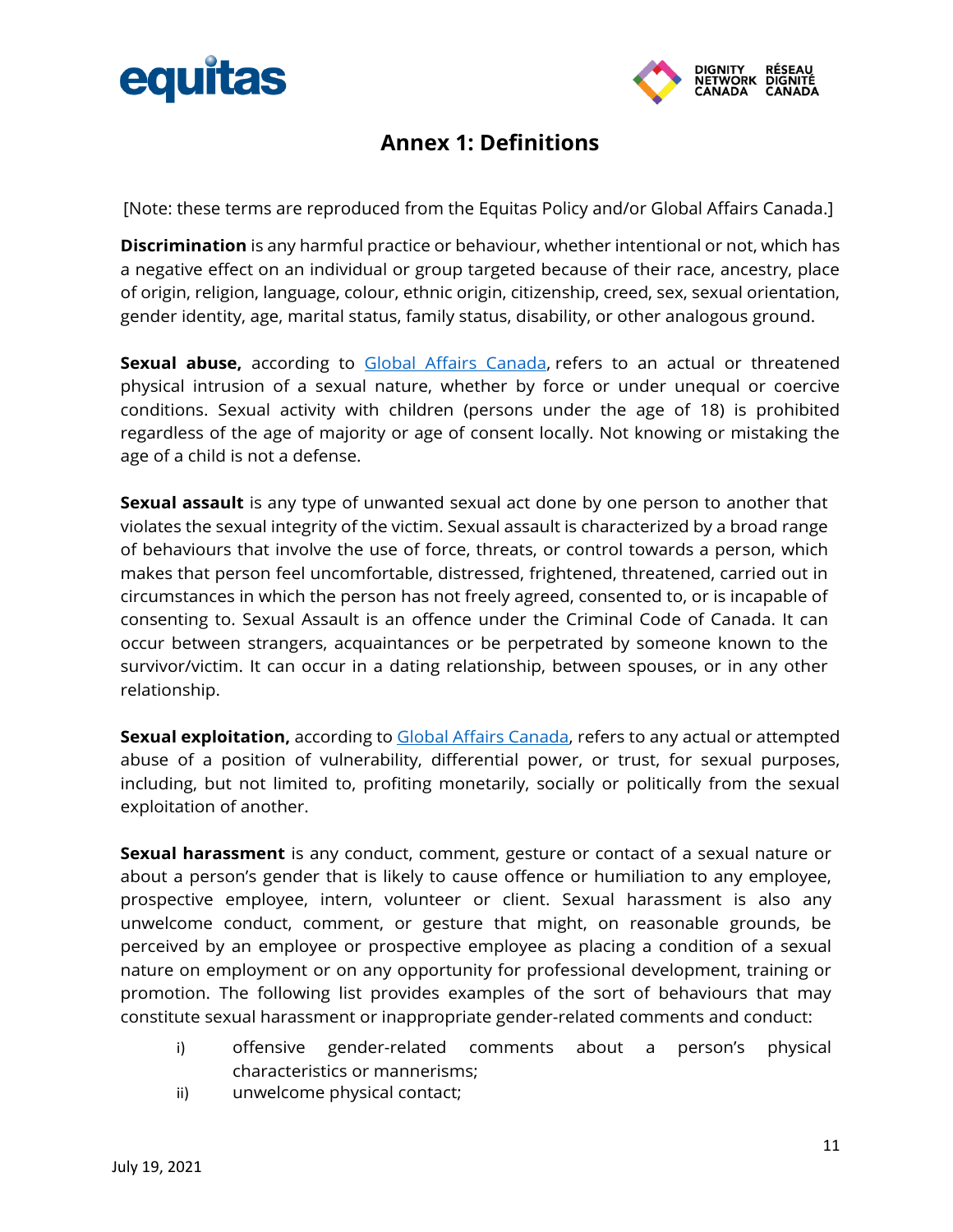



- iii) propositions of physical intimacy;
- iv) gender-related verbal abuse, threats, or taunting;
- v) leering or inappropriate staring;
- vi) bragging about sexual prowess;
- vii) demands for dates or sexual favours;
- viii) offensive jokes or comments of a sexual nature;
- ix) display of sexually offensive pictures, graffiti, or other materials;
- x) questions or discussions about a person's sexual activities;
- xi) rough and vulgar humour or language related to gender.

**Sexual violence** means any violence, physical or psychological, carried out through sexual means or by targeting sexuality. This violence takes different forms including sexual abuse, sexual assault, rape, incest, childhood sexual abuse and rape during armed conflict. It also includes sexual harassment, stalking, indecent or sexualized exposure, degrading sexual imagery, voyeurism, cyber harassment, human trafficking and sexual exploitation.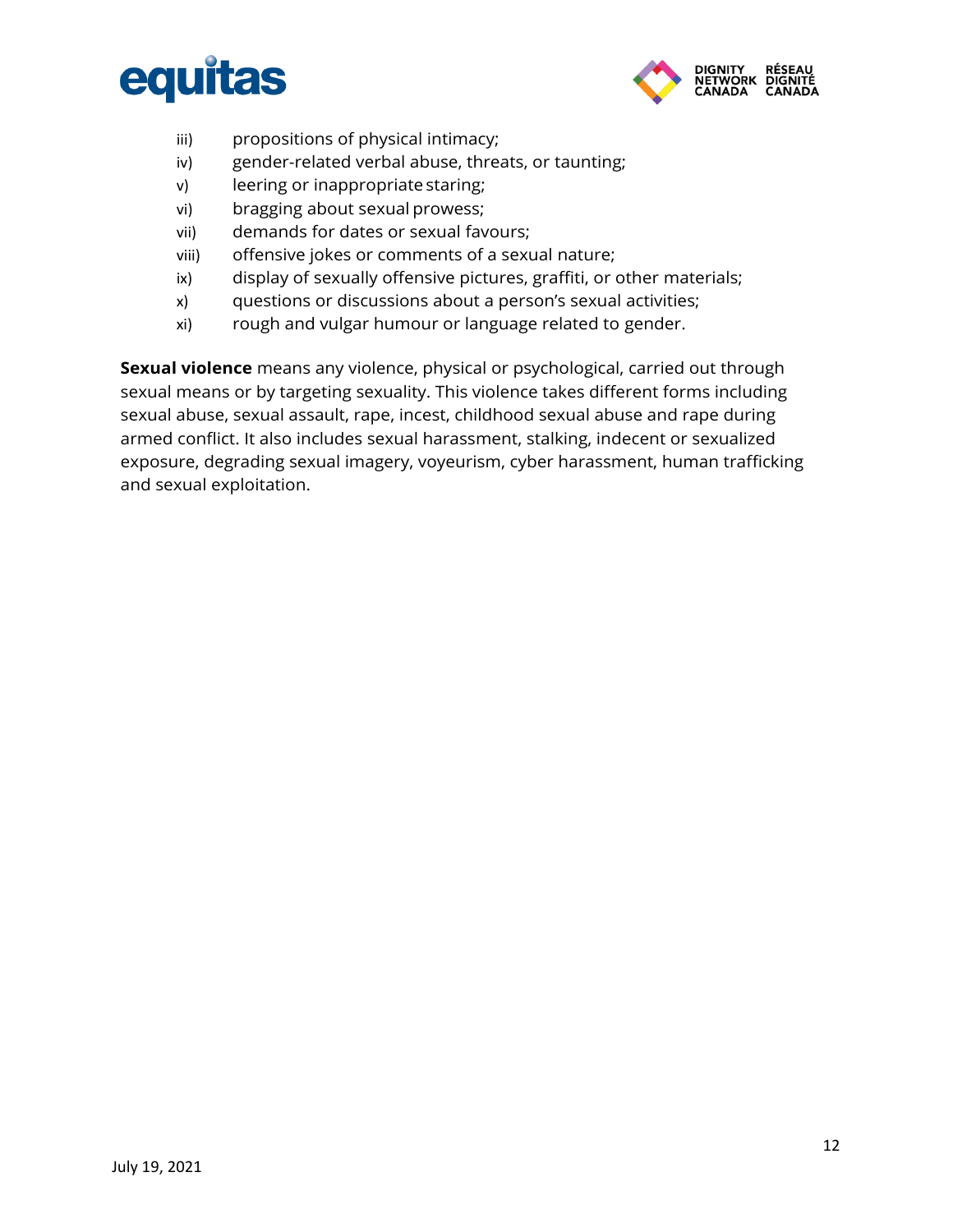



## <span id="page-12-0"></span>**Annex 2: Checklist for reviewing procedures among Partners (based on AQOCI's checklist)**

| Code of conduct or Policy                                                                           |  | <b>Comments</b> |
|-----------------------------------------------------------------------------------------------------|--|-----------------|
| The organization has a code of conduct or policy aiming                                             |  |                 |
| to prevent and respond to sexual violence?                                                          |  |                 |
| If Yes:                                                                                             |  |                 |
| Does it apply to:                                                                                   |  |                 |
| a. Staff                                                                                            |  |                 |
| b. Consultants                                                                                      |  |                 |
| c. Volunteers                                                                                       |  |                 |
| d. Interns and                                                                                      |  |                 |
| e. Board members                                                                                    |  |                 |
|                                                                                                     |  |                 |
| Does it cover power relationships in the case of sexual<br>violence?                                |  |                 |
| For example: Does it regulate intimate, loving, or<br>sexual relationships which can be established |  |                 |
| between a person in a position of authority and a                                                   |  |                 |
| person subject to this authority or a person                                                        |  |                 |
| representing the organization and a beneficiary?                                                    |  |                 |
| Does it cover a variety of scenarios (e.g.: volunteers as                                           |  |                 |
| victims, employees as victims, subcontractors as                                                    |  |                 |
| aggressors)?                                                                                        |  |                 |
| Does it include the following elements?                                                             |  |                 |
| a. Objectives                                                                                       |  |                 |
| b. A declaration of commitment to prevent and                                                       |  |                 |
| address sexual violence                                                                             |  |                 |
| c. The expectations and responsibilities of the                                                     |  |                 |
| organization toward the staff (employees, managers,                                                 |  |                 |
| volunteers, interns, and board members)                                                             |  |                 |
| d. Definitions of sexual violence, harassment,                                                      |  |                 |
| exploitation and abuse                                                                              |  |                 |
| Does it protect whistleblowers or people who report an                                              |  |                 |
| incident?                                                                                           |  |                 |
| <b>Survivor-Centered</b>                                                                            |  |                 |
| Is it focused on the needs of the victims or survivors?                                             |  |                 |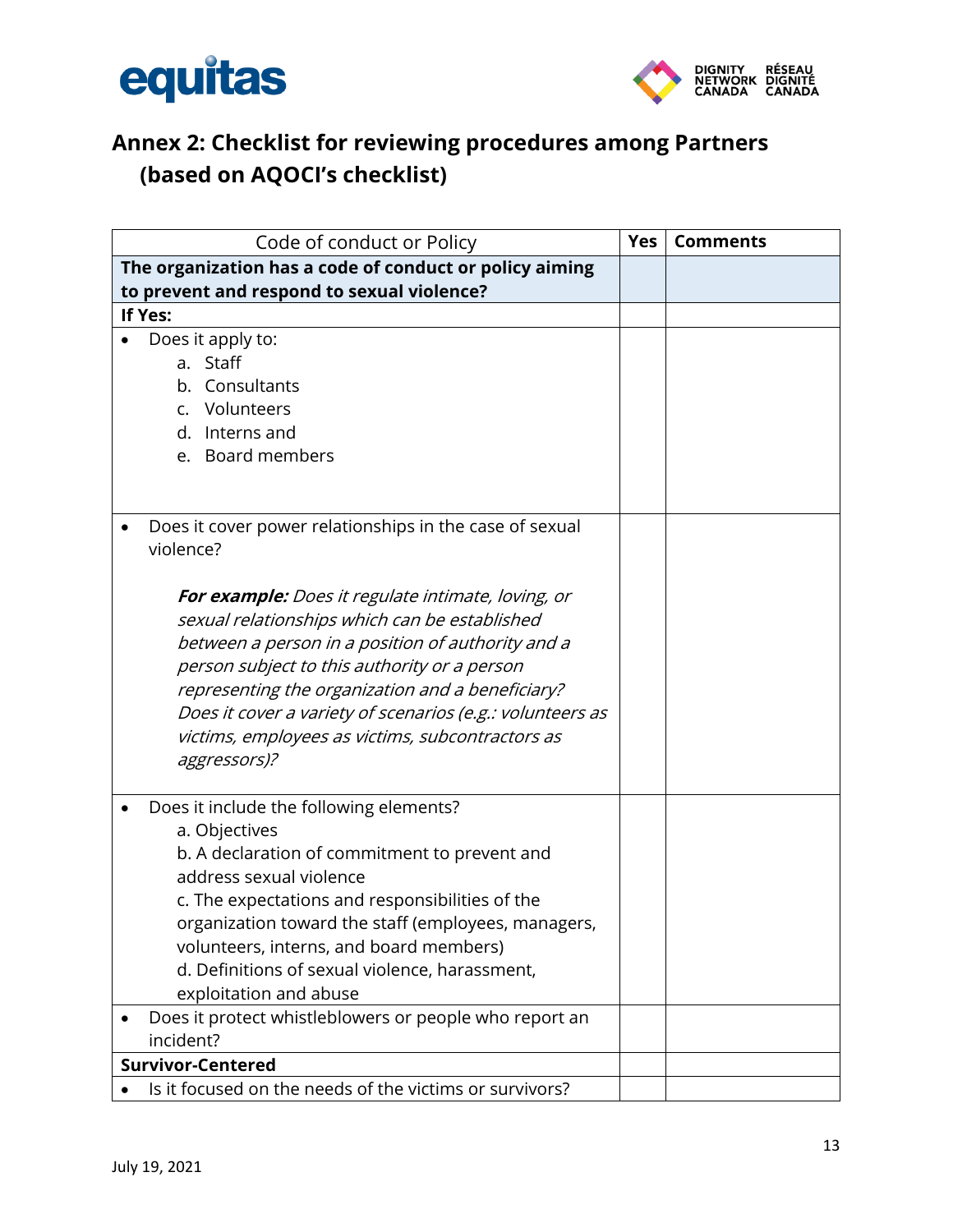

 $\overline{\phantom{0}}$ 

|           | Does it include information for staff to orient victims and |  |
|-----------|-------------------------------------------------------------|--|
|           | survivors to obtain health, counselling or legal services?  |  |
| $\bullet$ | Is there a follow-up mechanism on the phenomenon of         |  |
|           | sexual violence, and to integrate the feedback of           |  |
|           | survivors, within the organization?                         |  |
|           | Is the process oriented towards supporting the survivor in  |  |
|           | their choices.                                              |  |
|           | <b>Reporting</b>                                            |  |
|           | Is there a procedure or mechanism for reporting an          |  |
|           | incident internally?                                        |  |
|           | Does the policy, code of conduct or other procedures        |  |
|           | explain specifically how to report an incident?             |  |
| $\bullet$ | Does it allow a person to make a report anonymously?        |  |
| $\bullet$ | Does the mechanism allow partners and community             |  |
|           | members to submit a complaint?                              |  |
| $\bullet$ | Does the procedure explain how the information will be      |  |
|           | managed when a report is submitted?                         |  |
|           | Does it include mechanisms to ensure the confidentiality    |  |
|           | of complaints and reports received?                         |  |
| $\bullet$ | Does it include information on the follow-up related to     |  |
|           | the complaints or the reports?                              |  |
|           | <b>Dissemination and internal management</b>                |  |
|           | Is it displayed in the workplace?                           |  |
| $\bullet$ | Is it available in all the languages required?              |  |
| $\bullet$ | Is it known and mastered by the members of the              |  |
|           | organization (staff, volunteers, interns, board members)?   |  |
|           | Do partners and community members know about it?            |  |
|           | Does it include mechanisms for the policy to be reviewed    |  |
|           | regularly?                                                  |  |
|           | <b>Recruitment and Human Resource Management</b>            |  |
|           | Does the organization integrate a question or present a     |  |
|           | scenario related to sexual violence during the recruitment  |  |
|           | process?                                                    |  |
|           | Are the organization's expectations with respect to         |  |
|           | violence prevention and reporting integrated into job       |  |
|           | descriptions?                                               |  |
|           | Is there a clause about the code of conduct (or about       |  |
|           | sexual violence) in the contracts of the organization's     |  |
|           | staff?                                                      |  |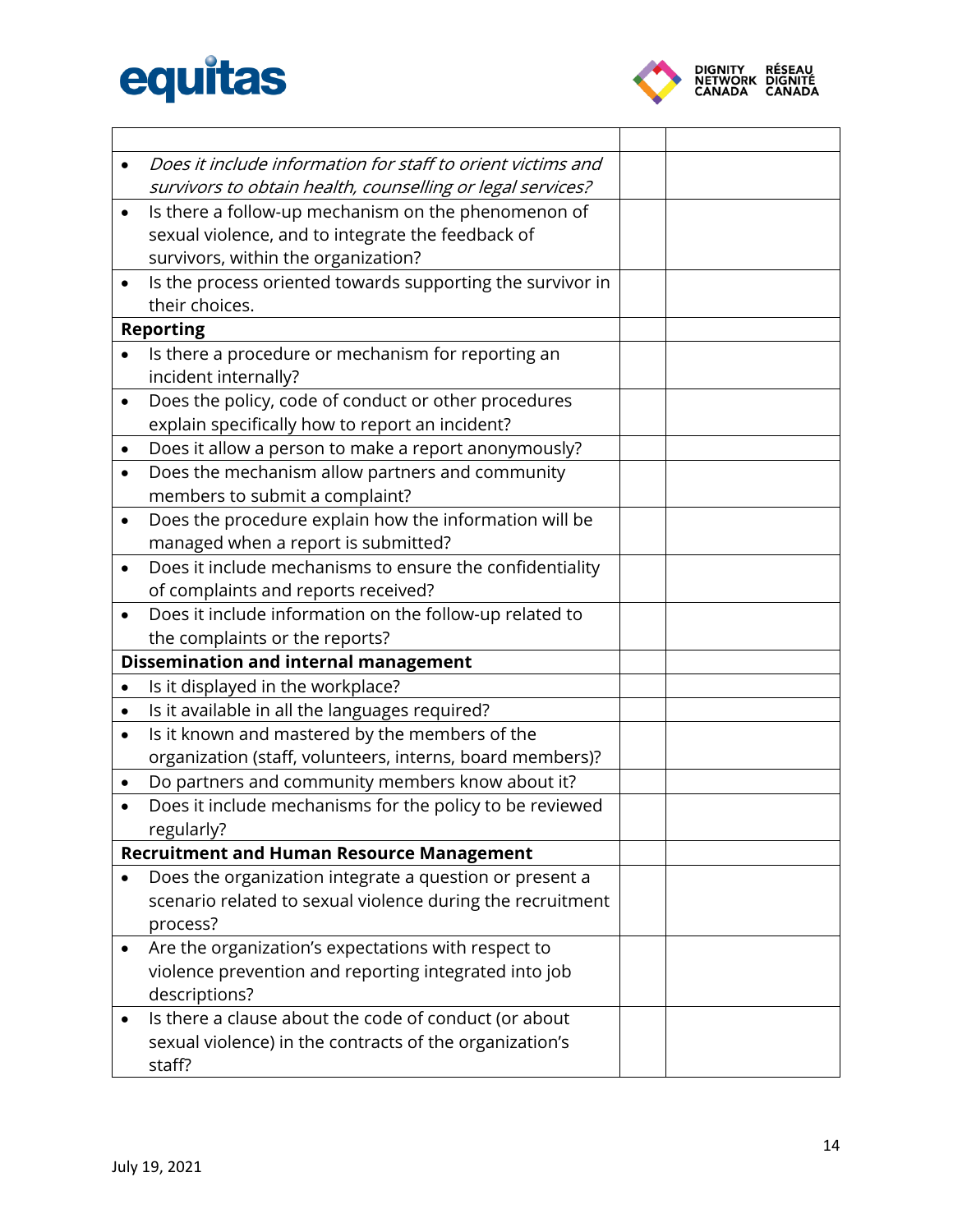

|           | Is there a confidentiality clause in the contracts of                   |  |  |
|-----------|-------------------------------------------------------------------------|--|--|
|           | employees or volunteers who could have a role to play in                |  |  |
|           | the reporting or the management of complaints?                          |  |  |
| $\bullet$ | Is there a clause in the contracts of the subcontractors                |  |  |
|           | concerning sexual violence?                                             |  |  |
| $\bullet$ | Are people from the human resources department, or the                  |  |  |
|           | individuals bearing these responsibilities within the                   |  |  |
|           | organization, trained on how to respond to survivors of                 |  |  |
|           | acts of sexual violence?                                                |  |  |
| $\bullet$ | Are there measures promoting respect and civility at                    |  |  |
|           | work?                                                                   |  |  |
| $\bullet$ | Can staff members of staff, volunteers or interns in the                |  |  |
|           | field have access to resources or strategies in order to                |  |  |
|           | make their experience safer? (For example:                              |  |  |
|           | accommodation related to transportation if a person is                  |  |  |
|           | travelling alone and does not feel safe, deployment in the              |  |  |
|           | field in pairs)?                                                        |  |  |
|           | Is there a department or a focal point dedicated to the                 |  |  |
|           | protection against sexual violence (including sexual                    |  |  |
|           | exploitation and abuse)?                                                |  |  |
| $\bullet$ | Is there a specific budget intended for the prevention of               |  |  |
|           | sexual violence?                                                        |  |  |
| $\bullet$ | Is there access to a resource person (either internally or              |  |  |
|           | through a partnership) on sexual violence?                              |  |  |
| $\bullet$ | Is the phenomenon of sexual violence documented within                  |  |  |
|           | the organization?                                                       |  |  |
|           | <b>Partner relationships</b>                                            |  |  |
|           |                                                                         |  |  |
|           | Do the selection criteria for partners include criteria                 |  |  |
|           | related to the prevention of the sexual violence?                       |  |  |
|           | Is there an orientation on the policy or capacity building              |  |  |
|           | for partners?<br>Are there capacity building or training activities for |  |  |
|           | partners?                                                               |  |  |
|           | <b>Training</b>                                                         |  |  |
|           | Is there training for employees, volunteers, interns,                   |  |  |
|           | managers and board members on sexual violence?                          |  |  |
| ٠         | Is this training offered regularly and systematically?                  |  |  |
|           | When this training is being given, is there a mechanism to              |  |  |
|           | listen to or support individuals who would want to                      |  |  |
|           | disclose an incident?                                                   |  |  |
|           |                                                                         |  |  |